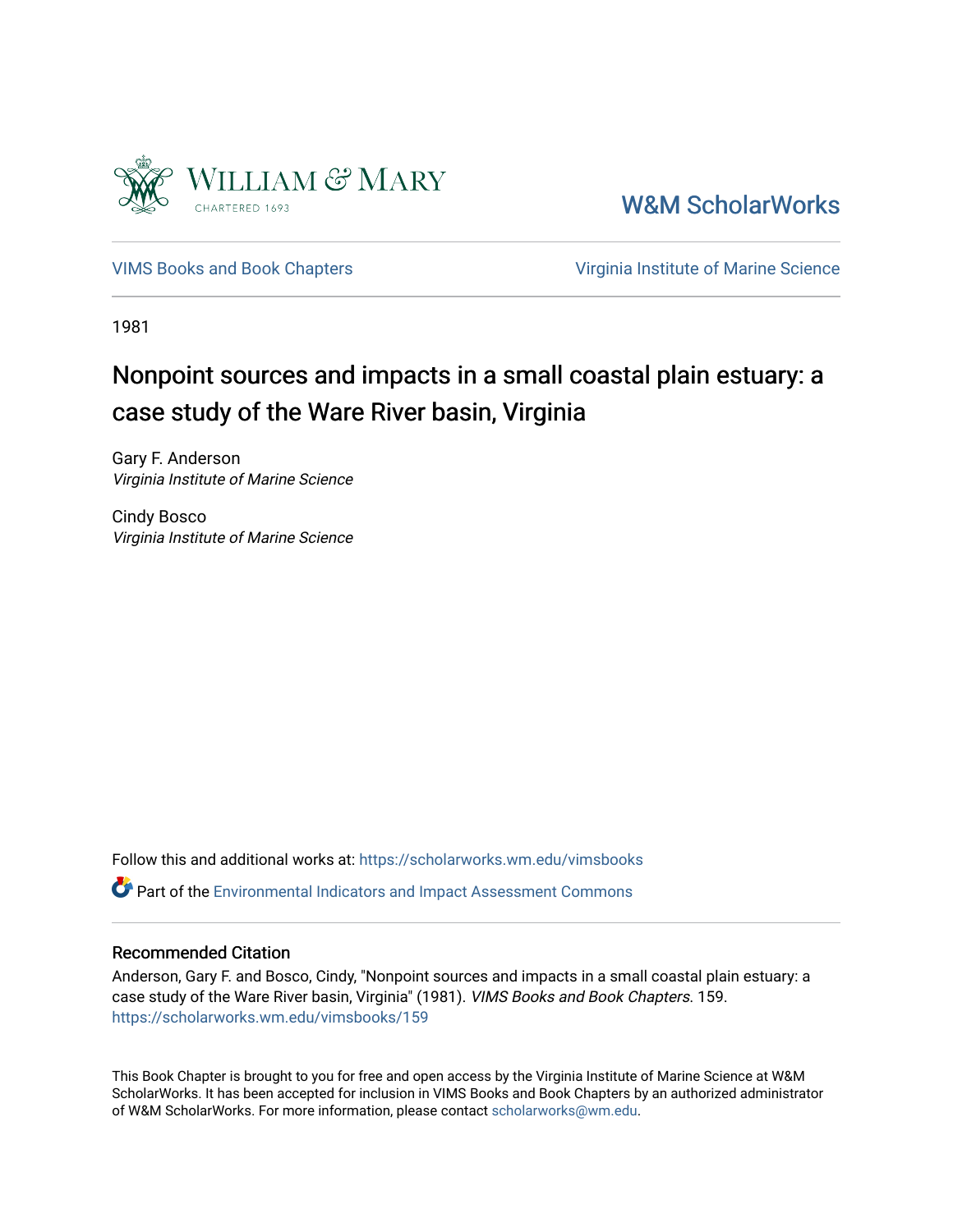# **Nonpoint Sources and Impacts In a Small Coastal Plain Estuary: A Case Study of the Ware River Basin, Virginia**

*Gary Anderson and Cindy Bosco* 

*Procedures and preliminary findings of a study designed to simulate rural stormwater runoff.* 

Public officials have long advocated land management techniques as a method of control for nonpoint source problems. This position is based on many studies which have demonstrated the different types and magnitudes of stormwater pollution originating from urban and rural activities (e.g. Grizzard and Brown, 1979). **Yet,**  because of the many factors which influence runoff in addition to land use, the relationships between land uses and runoff loads are, in many instances, not yet advanced with the specificity needed to make sound management decisions. The management problem is further magnified by the fact that different types of receiving waters respond in many different ways to nonpoint source loads. To understand and to make effective decisions regarding nonpoint source control, the entire system must be considered, including the source lands, the streams, and the receiving water body.

•.

The Ware River Study is one offive small watershed projects sponsored by the EPA Chesapeake Bay Program. These projects are designed to provide data on nutrient and organic loadings entering the Bay over the wide range of topographies, climates, and land uses which occupy its watershed. Each provides information on a particular geographic segment of the Bay region. In particular, the Ware study is intended to document special characteristics of runoff from low relief coastal plain environments, and to document their impacts on a small estuarine receiving water.

Many details of the study reflect the data requirements of the various runoff, transport, and receiving water models currently available. The Ware basin is typical of many small tidal rivers and creeks which extend only a few miles inland along both sides of the Bay shore. The small drainage area of 59.4 sq. miles ( 174 sq. km.) is conducive to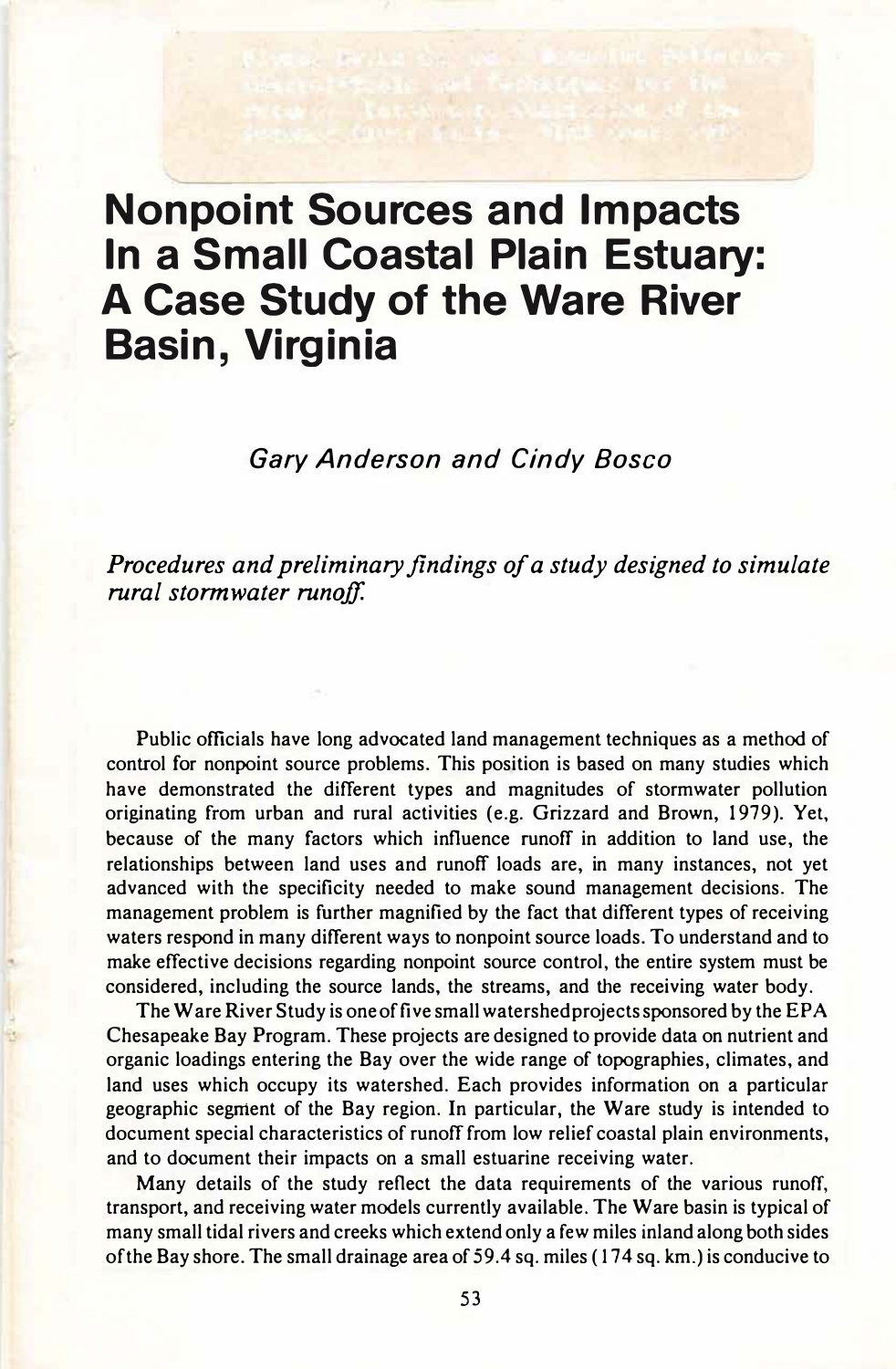

*Figure* I. *Location of the study area. Shaded portion delineates drainage boundaries of the Ware River watershed. (Data source: Environmental Photographic Interpretation Complex, U.S. Environmental Protection Agency, Warrenton, Va. 1980).*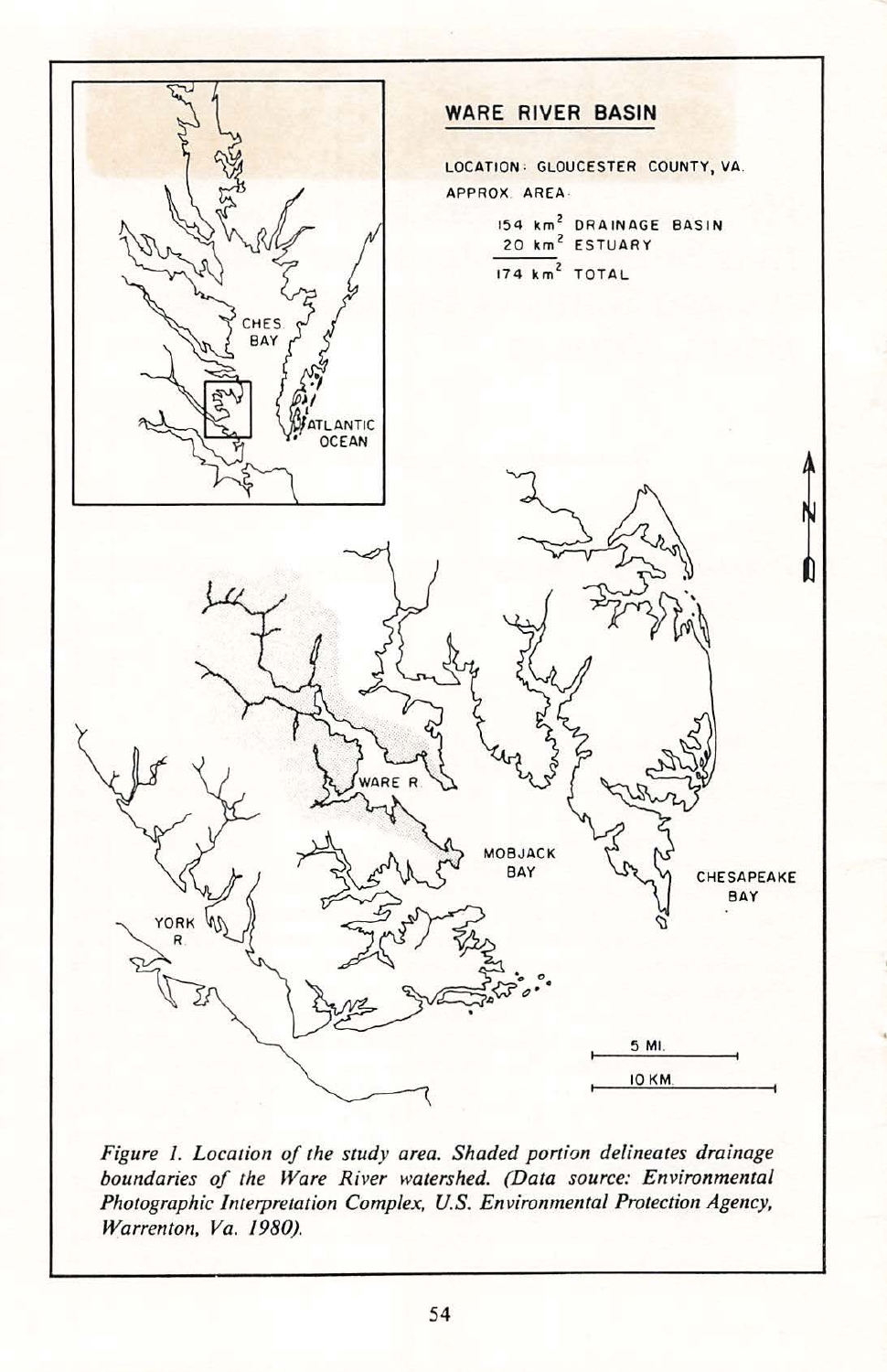intensive basin wide monitoring and modeling. The purpose of this paper is to describe the experimental procedures used in the field program and to provide a general interpretation of data collected during the first year of this two-year project.

#### **Description of the Study Area**

The Ware River is a mesohaline sub-estuary within Mobjack Bay located on the southwestern shore of Chesapeake Bay (Fig. 1 ). Beaverdam Swamp and Foxmill Run are two freshwater tributaries which drain the upper reaches of the basin, and provide continuous flows to the estuary. In addition to the two main stems of the river, two small subbasins drain into man-made impoundments before discharging into tidal waters. The main channel of the estuary is generally broad and shallow. The river depth varies from 8 m at the mouth **(MHW)** to less than 1.5 m in the headwaters. Salinities range from 17  $O$ /oo (parts per thousand) downstream to 8 $O$ /oo in the headwaters, and reflect the strong influence of Chesapeake **Bay.** 

Land use in the basin is characterized as rural, with over 70 percent of the land area occupied by unused forest Agriculture in the basin is primarily row-crop, with annual rotation of com and soybeans. This accounts for about 12 percent of the total land area. Residential and commercial uses account for only about 7 .2 percent of the basin; the majority of this development is centered at Gloucester Courthouse, located near the center of the watershed. A single point source to the estuary, a sewage treatment plant serving the Courthouse, is located on Foxmill Run. Approximately 2.8 x 10' liter/day  $(10<sup>4</sup>$  gpd) of secondary effluent are discharged 0.54 kilometers above the tidal reaches.

The freshwater discharge entering the Ware River is small. The long term average discharge at the USGS gaging station on Beaverdam Swamp is  $0.198 \text{ m}^3/\text{sec}$ . If this yield is applied to the entire basin, the total freshwater flow is  $2.213 \text{ m}^3/\text{sec}$ . Annual rainfall is 111.43 cm (43.9 in), based on a thirty year record from 27 gages in Virginia's coastal plain (U.S. Environmental Data Service, 1979).

#### **Data Collection Program**

*Land Use Studies-Four* small drainage catchments each occupied by a single land use were selected based on several sets of criteria. First, the sites had to be occupied by land uses typical not only of the Ware basin, but also typical of the Chesapeake Bay region. It was recommended by EPA that a forested site, a residential site, and two rowcrop agriculture sites be monitored. These types of uses occupy about 87 percent of the land area in the Ware basin, and are generally typical of Virginia, Maryland, and North Carolina. Secondly, it was desirable that catchments drained at least I 00 acres so that microvariations in the drainage properties of the catchments would exert minimal variability on the results. The latter was impossible since the flat topography of the basin precluded drainage from such large areas through a single monitorable waterway.

The properties of the four catchments chosen for study are summarized in Table I. The two row-crop sites are in the typical com/soybean annual rotation, each being planted in corn during 1979. Both farmers use conventional tillage practices, apply fertilizer, and use herbicides to control weeds. An important point illustrated by the table is the difference in slope and soil properties between the sites due to their location eastward or westward of the Suffolk Scarp, a geologic landfonn created by an ancient high stand of sea level. The scarp strikes through the basin in a southwest-northeast aspect. The lowland sites, located eastward of the scarp, have poorly drained heavy soils, while the upland soils are light, erosive, but well drained. Relief is more pronounced at the upland sites.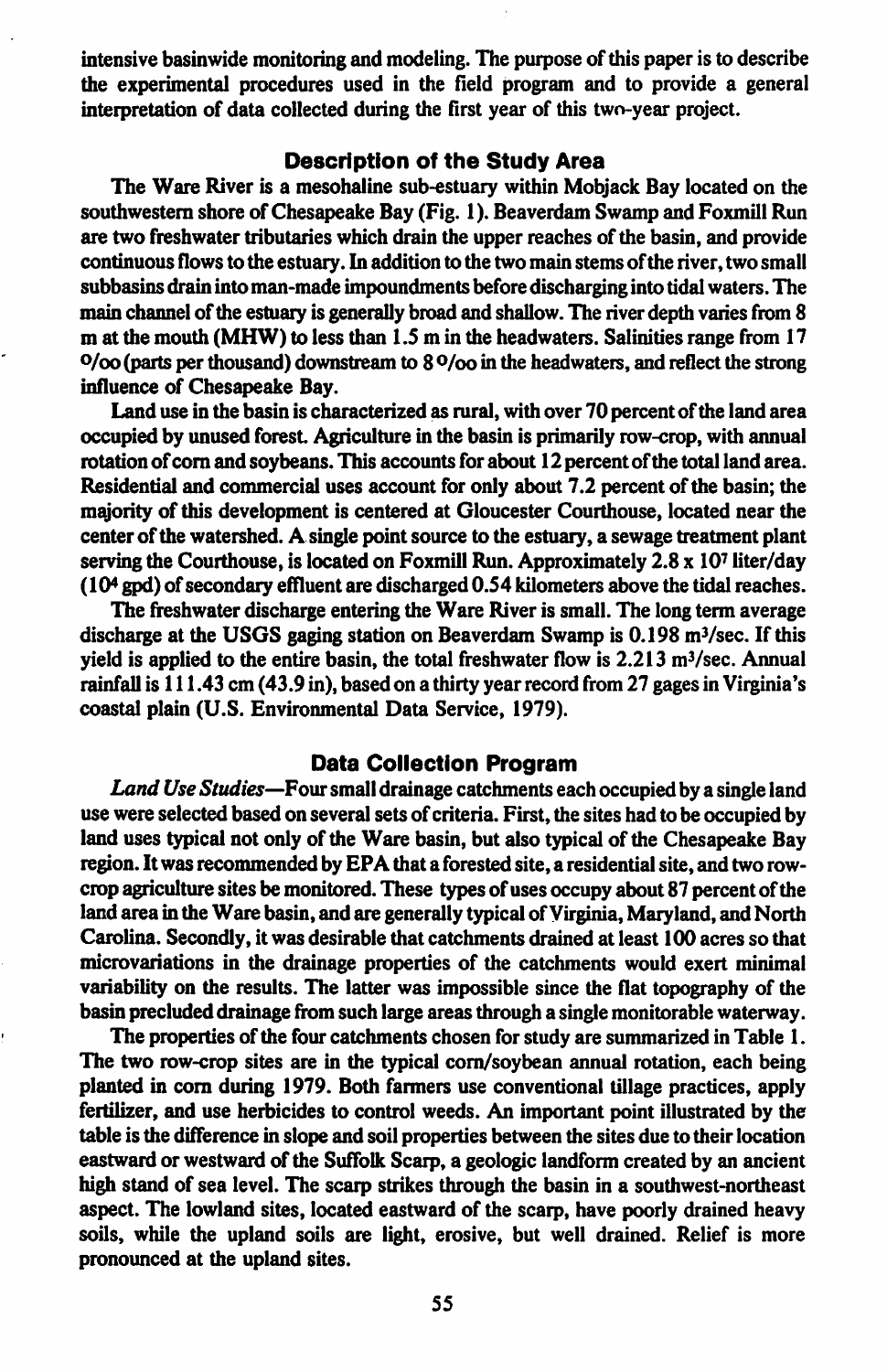|                            | Location       | Area that  |                    | <b>Solls</b>   |                      |
|----------------------------|----------------|------------|--------------------|----------------|----------------------|
| Land Use                   |                |            | Average Slope ('i) | <b>Texture</b> | Permeability         |
| Rowking<br>agriculture     | <b>luwtand</b> | 17.46<br>٠ | 0.1                | sandy loam     | slow-moderately slow |
| Ros-crop<br>agriculture    | upland         | 6.95       | 3.3                | loamy sand     | moderately rapid     |
| Low density<br>revidential | <b>lowland</b> | 2.51       | 0.1                | fine sandy     | moderate             |
| Mixed unused               | upland         | 8.88       | 2.1                | sandy loam     | moderately slow      |

Table 1. Summary of single land use site characteristics. Note differences in topography and soils between upland vs. lowland study sites. Row crop fields were both planted in corn during the 1979 growing season. Soils data courtesy of U.S. Dept. of Agriculture-Soil Conservation Service, Gloucester, Va. 1979.

The low density residential site is a small subdivision located adjacent to the shoreline of the estuary. It is the only subdivision located on the estuarine portion of the river and one of few established residential areas in the entire watershed. It was selected in part because the homes have septic tanks, whereas nearly all other established subdivisions are within the local sanitary district and served by central sewerage systems. Stormwater runoff from this site flows through a series of roadside ditches, a typical feature of rural residences.

The fourth site, an undisturbed mixed forest, was selected primarily because the catchment was exclusively forested yet easily accessible. Other large forested areas were excluded because they were inhabited by beavers. The study site is above the scarp and has moderate slopes but poorly drained soils underlying the debris on the forest floor.

Of the four sites, three have continuous base flows during winter due to high water table conditions. The upland agriculture site exhibits no base flow whatsoever. Flows at all sites were monitored by installing H-flumes in the drainageways according to specifications outlined in the USDA Field Manual for Research in Agricultural *Hydrology* (1979 ed.). Flowmeters were installed at each flume to continuously monitor baseflow and stormflow conditions. Automatic composite water samplers were used, the sampler being paced by the flowmeter to deliver an aliquot of sample to a single container at a pre-set increment of flow. The result is a single composite sample in which each aliquot added to it represents the chemical constituency of a fixed volume of water passing through the flume. The advantage is that a single analysis can be performed to characterize the total flux of constituents passing during a variable flow runoff event. In addition to runoff monitoring instruments, a recording rain gauge sensitive to 0.01 in, was installed at each site.

Samples were routinely collected during dry periods when base flow occurred in order to characterize loadings during nonstorm conditions. Base flow and runoff samples were analysed for total and dissolved phosphorus, total and dissolved Kjeldahl nitrogen, BOD<sub>5</sub>, suspended solids, total and dissolved ammonia and nitrate-nitrite nitrogen, and dissolved silica according to methods outlined in the EPA Manual of Chemical Methods for Water and Waste (U.S. EPA, 1979).

The area of each catchment was walked during storms to delimit drainage area boundaries. These limits were traced on standard USGS topographic sheets (1:24,000)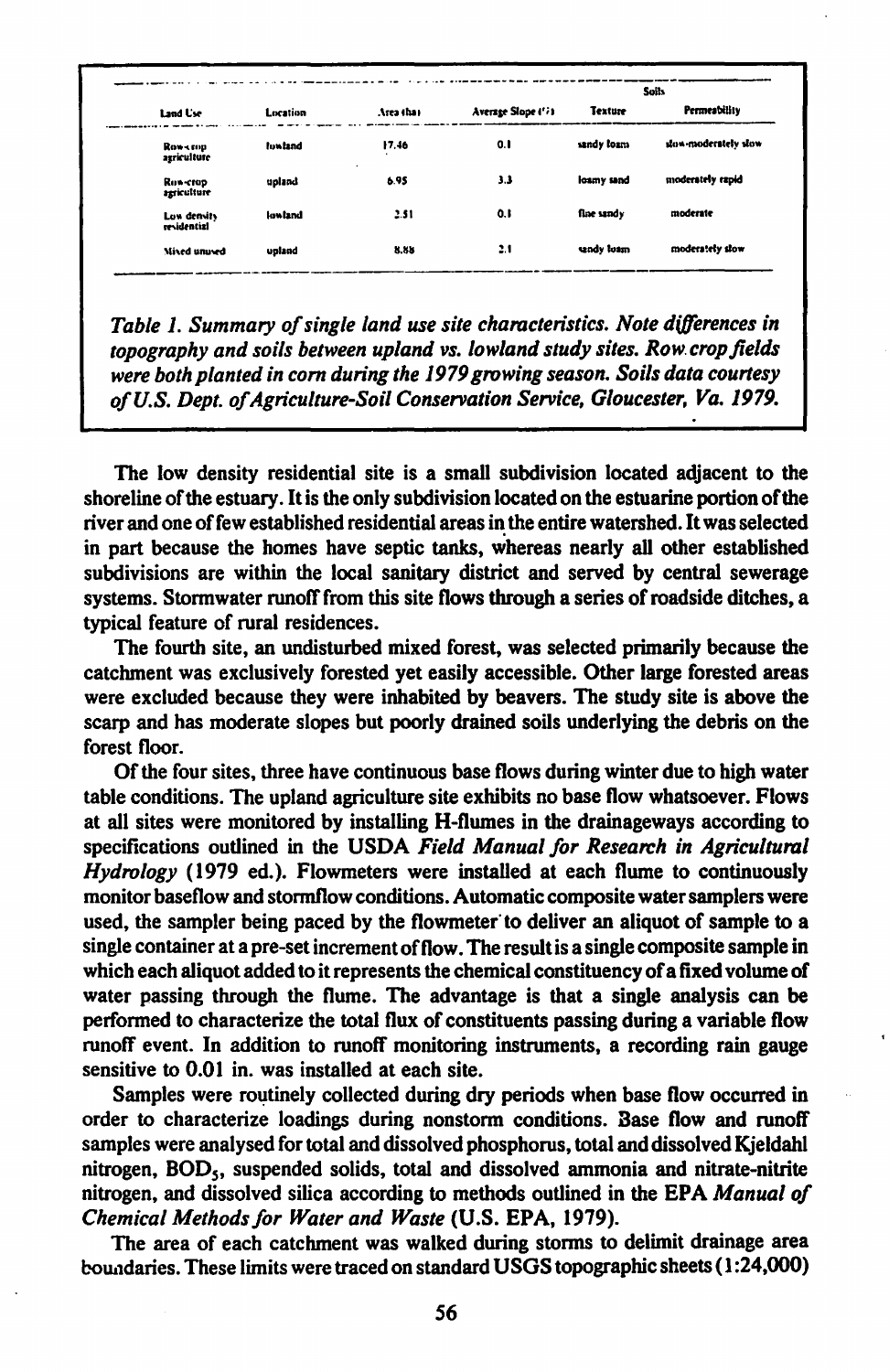and the areas determined using an integrating digitizer.

It was necessary to separate out the base flow loading in order to get a more accurate estimate of storm load. This is especially important in a region influenced by a high water table as the groundwater area contributing to streamflow does not necessarily correspond in size to the area contributing to surface runoff. Unfortunately, stripchart recorders were not available until January, 1980. This precluded accurate separation of base flow using the commonly practiced recession curve technique. Instead, the rate of base flow recorded immediately prior to events was used with chemical data from baseflow sampling to subtract out mass flux due to the baseflow component. It should be noted that this probably underestimates the baseflow component and thus increases the estimates of storm load.

Mass flux was then calculated for each chemical constituent for each rain event sampled. Each loading value was then divided by the drainage area and the total rainfall for the stonn in order to derive a flux/area/cm value. By multiplying this value by the annual mean rainfall, the average annual loading for each catchment was estimated.

### **Trend Monitoring and Stormwater Impact Assessment**

A stormwater survey was conducted in the spring of 1980 to provide infonnation on estuarine response times to organic pulse loads caused by runoff. A series of nine high water slack surveys were conducted over a 20-day period (April 25 - May 14, 1980) to study a significant rain event. Following a nine-day dry spell (previous spring dry spells lasted only three days), an average of three inches of rain fell in the watershed over several days, just after the spring application of agricultural fertilizers. Nineteen nutrient parameters were selected to detect enrichment; grab samples were taken at eleven estuarine and four freshwater stream sites. These results were compared against annual trends which had been obtained through bi-weekly slackwater sampling during both wet and dry weather conditions.

### **Results and Discussion**

*Single Land Use Studies* - Eight months of runoff data (September 1979 through March 1980) are summarized in Table 2. Since annual loadings were calculated from data collected during individual events, a range of loading estimates are reported for each constituent at each site. In addition, the number of storm events and the arithmetic mean of the loading rates are reported along with the average annual runoff calculated for each.

Runoff rates are well above the annual average runoff calculated from the 21 years of record at the USGS gage on Beaverdam Swamp. The average runoff for the 17 .17 km<sup>2</sup> gaged area was 12.82 inches per year, or about 533 m<sup>3</sup>/ha/yr (Virginia Division of Water Resources, 1972). Our catchments exhibited much higher flows, with annual runoff from the residential site estimated at over ten times the long term average. The high flow rates may be attributed to the technique used in the base flow computation, in which runoff flows were probably overestimated. A more likely explanation is the fact that evapotranspiration during the winter months is minimal, with a much greater fraction of rainfall entering runoff than during the rest of the year. Evaporation and transpiration by plants accounts for significant losses of water from a watershed, and can be an order of magnitude greater during the summer months than in winter (Viehmeyer, 1964 ). In fact, evaporation data collected by the National Weather Service near Norfolk, Va., indicate that evaporation is negligible from November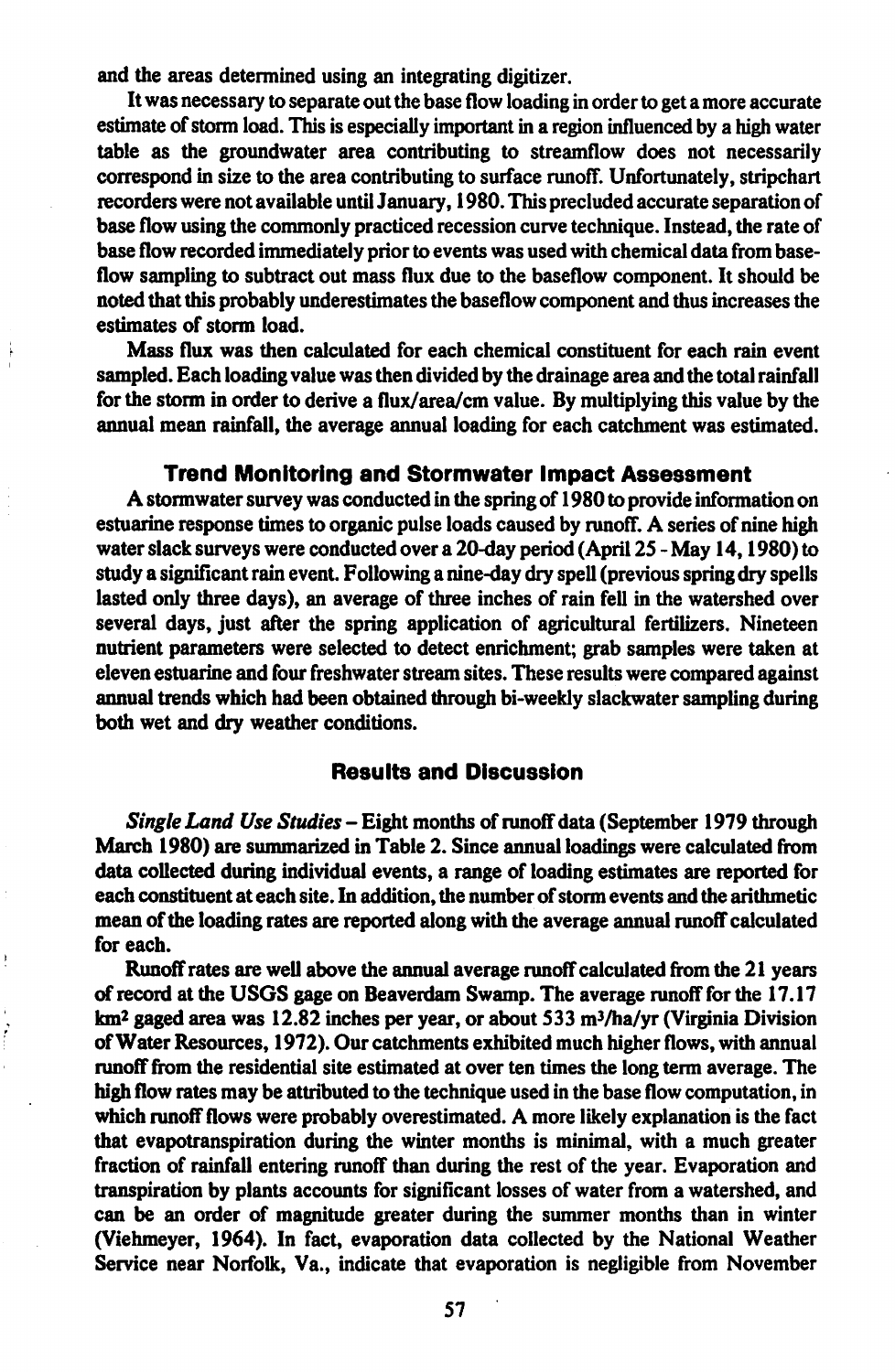|                                              | Lowland       | <b>Upland</b>   | Low Deastly    | Mixed           |
|----------------------------------------------|---------------|-----------------|----------------|-----------------|
|                                              | Agriculture   | Agriculture     | Residential    | Forest          |
| No. of Storm<br><b>Events</b>                | J             | 5               | 6              | 7               |
| Average Annual<br>Stormflow<br>(103m3 ha sr) | 2.53          | 0.23            | 9.67           | 2.90            |
| <b>Period of Record</b><br>tdas st           | 91            | 266             | 243            | 272             |
| <b>Total Phosphorus</b>                      | 1.30          | 0.56            | 1.45           | 0.25            |
|                                              | $0.23 - 3.28$ | $0.20 - 1.36$   | $0.74 - 2.38$  | $0.09 - 0.51$   |
| <b>Total Nitrogen</b>                        | 4.00          | 0.62            | 8.94           | 1.70            |
|                                              | $1.73 - 6.35$ | $0.23 - 1.57$   | $3.35 - 15.50$ | $0.59 - 3.74$   |
| <b>Suspended Solids</b>                      | 214.4         | 111.5           | 426.6          | 169.2           |
|                                              | 558-556.2     | $10.36 - 426.8$ | $91.7 - 969.8$ | $$0.9 - 259.3$$ |
| <b>BODS</b>                                  | 24.3          | 1.82            | 14.5           | 5.81            |
|                                              | $\cdots$      | $1.45 - 2.34$   | $8.17 - 16.8$  | $0.6 - 21.0$    |
| <b>Dissolved Silica</b>                      | 5.99          | 0.13            | 23.7           | 4.16            |
|                                              | $3.45 - 8.53$ | $0.07 - 0.18$   | $5.42 - 41.80$ | $2.93 - 7.93$   |

Table 2. Mean and range of areal loadings of water quality parameters. kg/ha/vr. estimated from storm event data collected at four single land use sites in the Ware River basin, September 1979 through March 1980. Annual stormflow,  $10^3 m^3/ha/yr$ , is the average of the storm events monitored at each site during this period.

through March, reaching a maximum of about 13m<sup>3</sup>/ha/day during June and July (Environmental Data Service, 1977).

Among the four study sites, the residential area produced the most runoff on an areal basis. This was expected since the man-made drainage system should serve to accelerate runoff flows, and about 10 percent of the surface area is impervious due to buildings and roads which also accelerate runoff. The well-drained upland agriculture site produced the least amount of runoff, an effect of the rapidly permeable soils.

Loading values for the various chemical constituents are generally consistent with the range of values reported in the summary paper of Grizzard and Brown (1979). The loading rates calculated from the Ware data are at the lower end of the range of literature values, however, which was unexpected for a number of reasons. The Ware coefficients are based on winter data, the yields per centimeter of rain should have been higher than if the annual yield were based on data including the summer months. Also, multiplying yields per centimeter by the annual rainfall should have over-estimated loads since not all of the 111.4 cm of annual rain produces runoff. For these study sites, loading rates appear to be related to runoff production.

The residential site, which had the greatest runoff yields, also produced the highest loads. Ammonia and nitrate-nitrite nitrogen were particularly high here, possibly due to leaching from septic tank drain fields. The values are similar to figures reported for a much more populous urbanized area in the Occoquan Watershed in Northern Virginia (Randall, 1978).

The upland agricultural site produced the lowest areal loads, with values well below the ranges reported by Grizzard and Brown (1979). Although this site produced the least amount of runoff, chemical constituents were the most concentrated here than at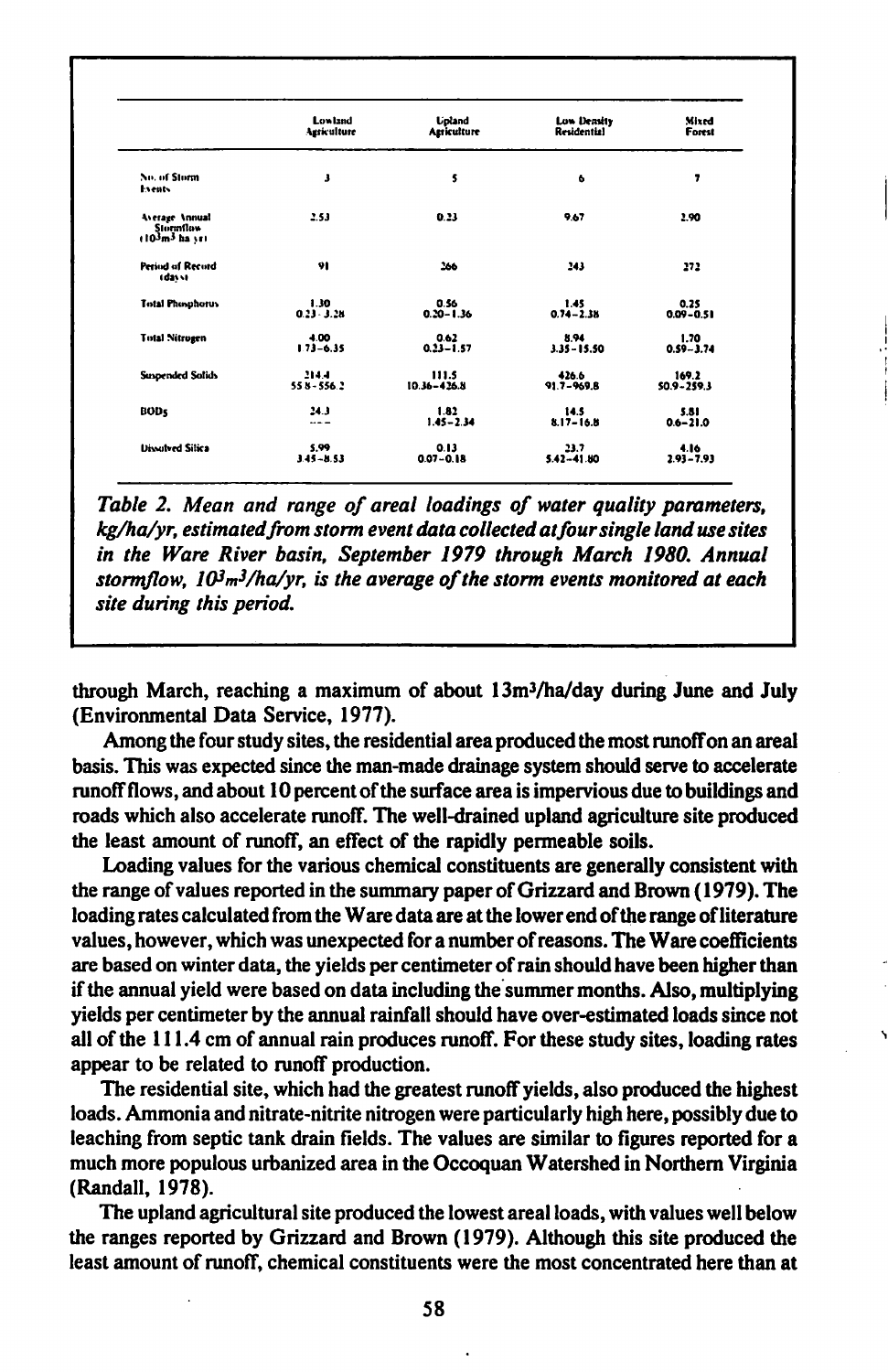all other sites. Runoff from the site can be characterized as infrequent, yet potent, due to the high concentrations. High ratios of total *vs.* dissolved fractions of nitrogen and phosphous indicates that loading is associated with the particulate fraction in runoff', the high concentrations of solids being attributable to the moderately erosive soils.

The lowland agricultural site produced more runoff than the upland site, and although constituents were less concentrated, there was greater export of phosphorus, nitrogen and solids due to the large volume of flow. Annual loads from the lowland site can be compared to values reported from the Rhode River in the Maryland coastal plain (Correll, 1977), and the Chowan River basin in the Carolina and Virginia piedmont (Overcash, 1977). Coastal plain row-crop values were 1.4 and 3.81 kg/ha/yr for phosphorus and nitrogen, respectively. For large basins in the Chowan, values of 1.4 and 14 kg/ha/yr were reported. There can be a wide range among values from various geographical regions, however, making interpretation of the data difficult. For example, Gambrell (197S) reported nitrogen export as high as 47.0 kg/ha/yr from row-crop agriculture in the coastal plain of North Carolina. Clark, *et al.* (1974), as cited by Correll ( 1977), reported phosphorus export of0.63 kg/ha/yr from row-crop agriculture in the Pennsylvania piedmont. Values for row-crop corn reported in the literature review by Grizzard and Brown (1979) ranged from 4.3 to 59.3 kg/ha/yr for nitrogen and 0.2 to 9.1 kg/ha/yr for phosphorus.

Although the forested site produced a relatively large runoff volume, chemical constituents in storm flow were the least concentrated of all four sites monitored; thus, annual export from the forested site was low. The values are comparable to 0.2 and I. 7 kg/ha/yr for phosphorus and nitrgoen, respectively, observed from a forested site in the Rhode River watershed (Correll, 1977). Low nutrient export in runoff from forested areas may be explained as due to the high uptake by plants; thus, phosphorus and nitrogen export in streams should be greatest during late fall and winter (Swank, 1977).

In summary, loading rates from our catchments appeared to be dependent on the areal water yield of each, except for the forested site, in which low concentrations of constituents in runoff accounted for the low transport of nitrogen, phosphorus, and suspended solids. This partially suggests that factors influencing the infiltration of rainwater into the soils has a significant effect on nonpoint source loads, particularly in this rural setting. This is supported by the disparity in yields between the upland and lowland agriculture sites. Residential land-uses produce high loads due to their modified surface drainage. Permeability is, of course, a major controlling factor in urban and commercial areas, where more than 70 percent of water from a rain event can **be exported** as runoff (W anielista, 1978). Our data suggests that differences between areas subject to very similar rural land-use (in this case, conventionally tilled com) are no less subtle than differences among various urban areas. Data from a lowland forested site or an upland residential site would have helped substantiate this hypothesis. In general, loading rates were at the lower end of the range of literature values, suggesting that loadings from this coastal plain area may be low relative toother rural areas in the Bay region.

#### **Receiving Water Studies**

Results from the first year's trend monitoring indicate that the Ware River can be typified as a "clean" estuarine system and thus provides a good medium for analyzing nonpoint source impacts on small coastal plain receiving waters. Extremely low nutrient concentrations for silicates, total and ortho phosphates, suspended solids. organic nitrogen, and nitrate-nitrite nitrogen were found in the mouth waters. Statistical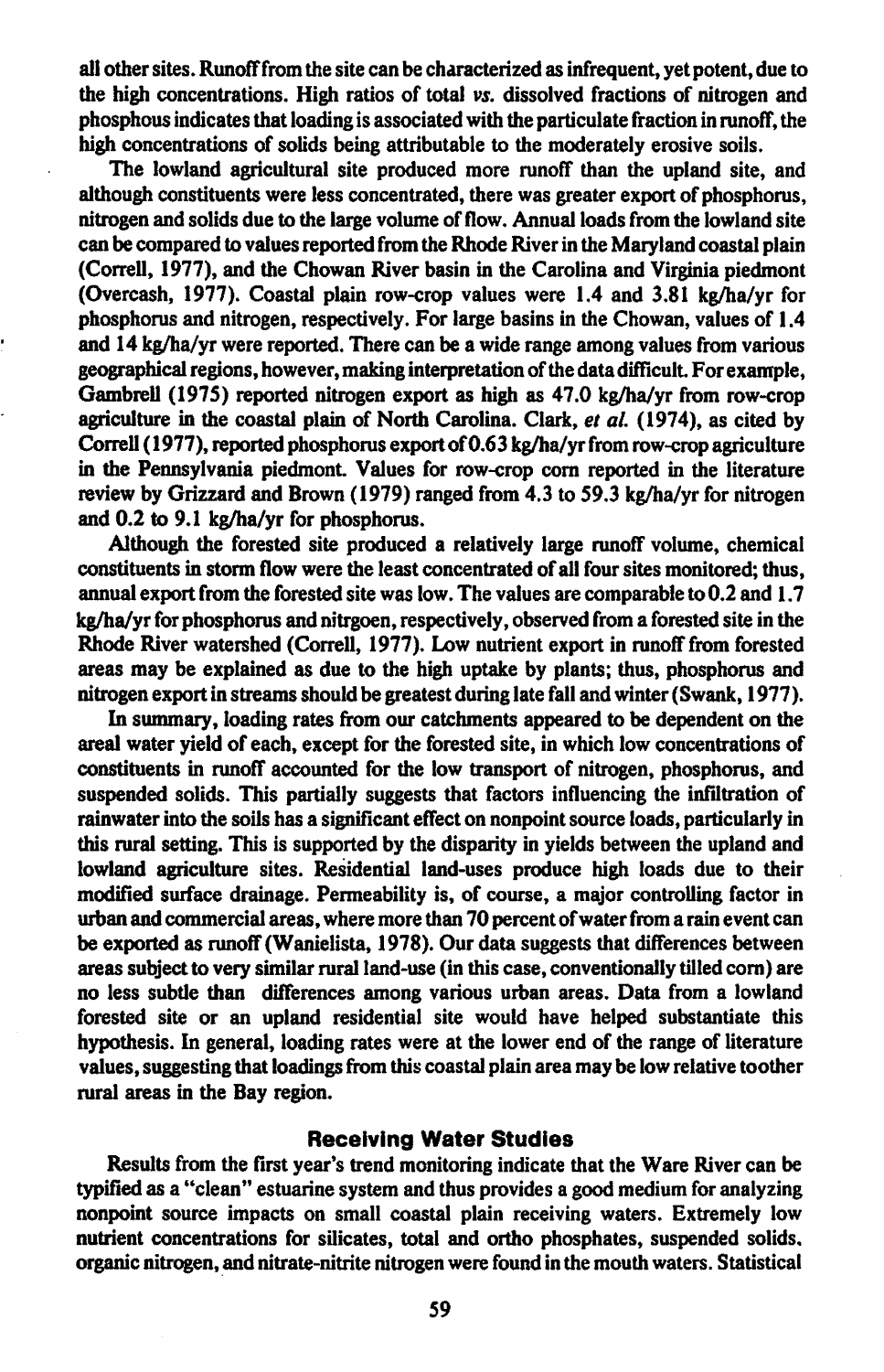comparisons between stations using Duncan's Multiple Range Test showed the mouth and headwater nutrient means to be different ( $\alpha$  = .05). Analysis of variance similarly displayed a significant difference ( $\alpha$  = .05) in nutrient concentrations between the mouth and headwater stations for 11 of the 19 analyzed parameters, with nutrient concentrations generally higher upstream. Based on this distinction, the river was divided into two groups, labelled **''BAY"** and **"BRACK,"** reflecting mouth (bay) and headwater (brackish) stations, respectively. These two groups were also compared with freshwater tributary stations (called **"STREAM")** in order to assess annual water quality trends and the estuarine responses to organic pulled back resulting from runoff.

An initial dissolved oxygen (DO) sag was obse1 \_:l at the **BRACK** stations following the first day of rain (Fig.2 ). Dissolved oxygen concentrations ranged from 4-5 mg/1 representing an average decrease in DO of 2.2 mg/1 from the seasonal mean of 6.8 mg/ 1. This is consistent with Rimer ( 1978), who noted that in the Neuse River, NC, stormwater runoff generally depressed DO concentrations below the low flow antecedent level by about 1 mg/I. This DO depression lasted for less than a day; thus, two closely spaced storms could cause a decrease in DO of more than 3mg/ 1. Although patterns in the Ware generally were si,nilar, due to the numerous and consecutive rain days during the survey, DO curves fluctuated somewhat and the sag period lasted longer, with maximum sag occurring two days following the last rainfall (Fig. 2).

,.

Chlorophyll a values were highest at the **BRACK** stations 24 hours after the rain began (30.6 ug/1 ). With continuing rainfall and increased flow, chlorophyll *a* values decreased but remained above the seasonal average of 11.5 ug/1. STREAM stations similarly were highest after the first day of rain  $(8.4 \text{ ug}/1)$  and remained above the seasonal average of 4.5 ug/1. Chlorophyll  $\alpha$  values at the BAY stations did not show a peak response until 15 days later.

Increases in nitrate-nitrite nitrogen concentrations following the rain event were not detected at any site within the estuary  $(<0.01$  mg/1 for BRACK and BAY stations). Loftus, *et al.* (1972) reported similar values in the Rhode River and suggested that the turnover time for available nitrogen and/or the uptake rate of the phytoplankton must be extremely rapid to explain the low inorganic nitrogen levels. Notably, however, nitratenitrite nitrogen, total Kjeldahl nitrogen, total phosphorus, and chlorophyll *a* values exceeded seasonal averages in the **STREAM** stations.

Freshwater influence on the BAY stations were minimal: salinity varied 1.5 O/oo during the 20 days, whereas **BRACK** station salinities were lowest four days following the rainfall and changes in salinity averaged 4.4 O/oo at that time.

In summary, preliminary results indicate that the extent, duration and severity of impacts on the estuarine Ware River following a major storm event are slight, although they may present short tenn stress upon the system. Generally, nutrient concentrations within the estuary did not increase significantly above pre-storm conditions for the 20 days of the rain survey. Deviations from seasonal mean values were slight, especially at the BAY stations. Large changes, however, were measured in the headwaters of the estuary, where low DO concentrations ( < *5* mg/1) were found following the onsetof0.5 in. of rainfall. Furthermore, it was found that DO levels were lowest in the brackish estuarine headwaters than in the freshwater streams due to the greater oxygen carrying capacity of freshwater.

From this it can be concluded that although high concentrations of nutrients may be present in the freshwater tributaries, these loadings are rarely detected in the estuary more than three kilometers downstream. These results may be explained by several hydrographic features of the Ware River basin. First, slow stream flushing times, as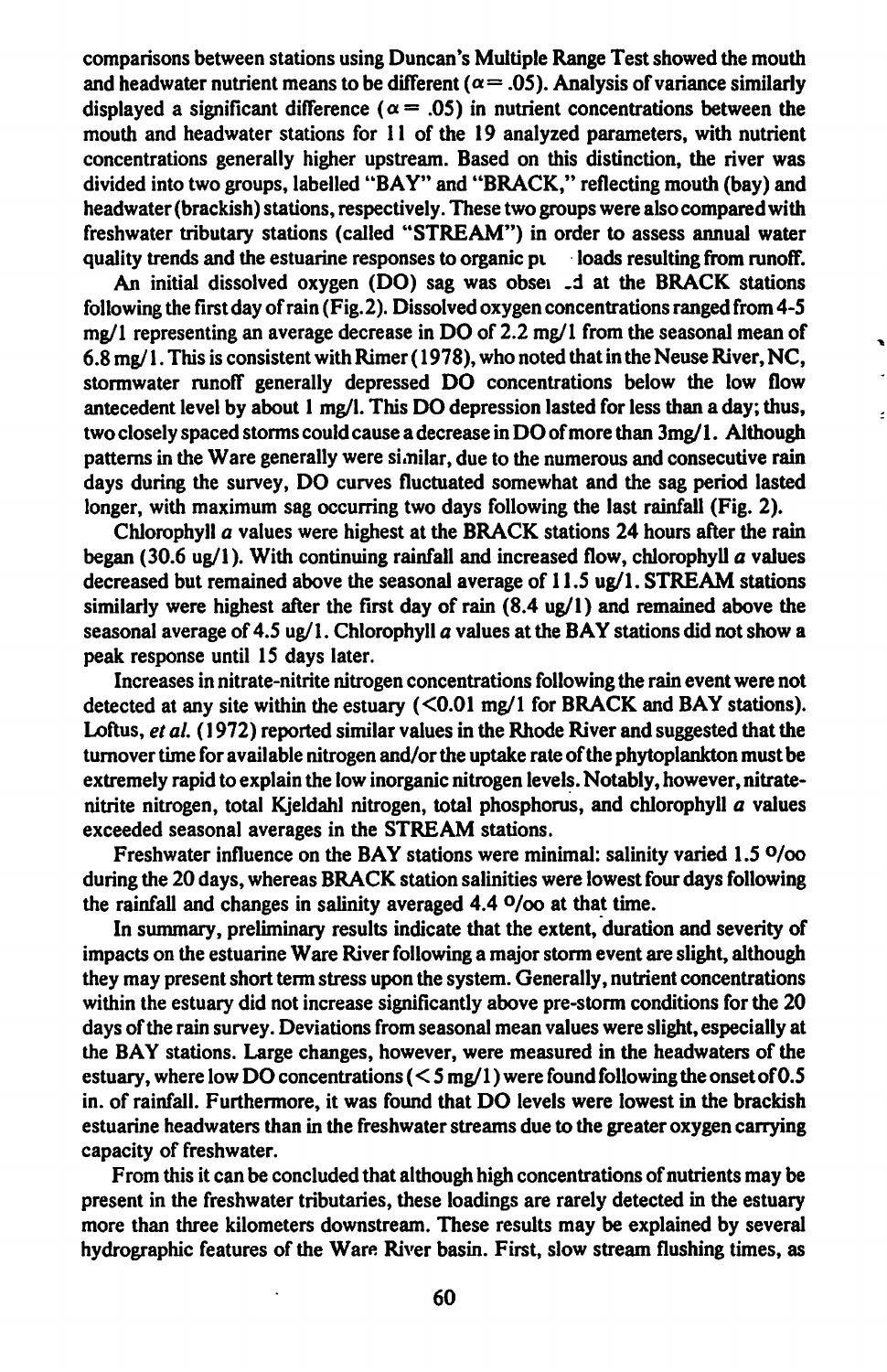

Figure 2. Plot of BAY, BRACK, and STREAM dissolved oxygen, percent saturation vs. time. Bar graphs reflect storm events in inches of rainfall. Circles represent sampling dates. Note initial D.O. sag within 24 hours of first rainfall. Maximum D.O. sag in the estuary occurred on May 10th.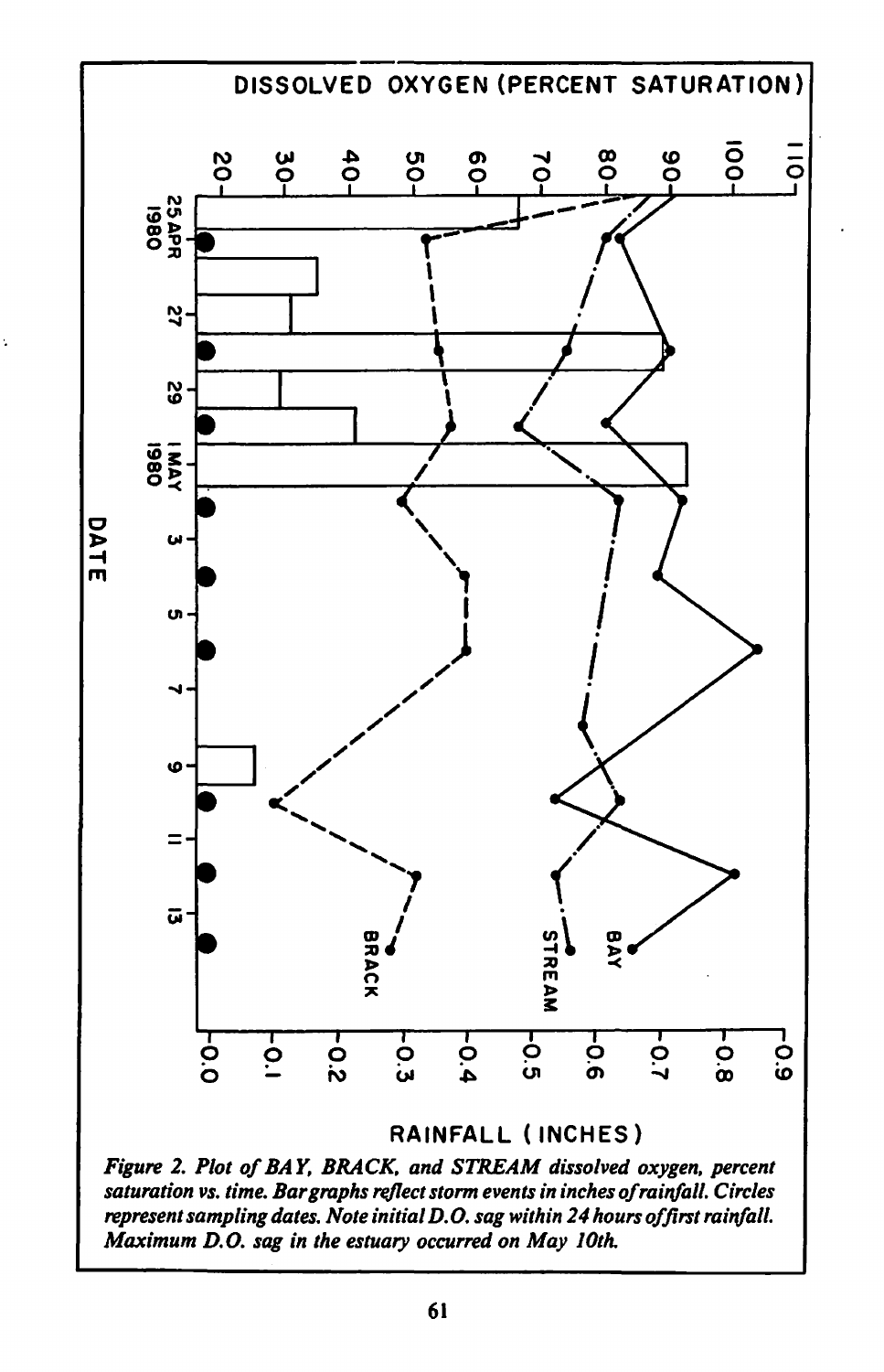detennined from a dry weather time-of-travel dye study, suggest that suspended solids and nutrients associated with particulate matter entering the streams from runoff may dilute and settle out before entering the estuarine headwaters. Secondly, there is a large ratio of receiving (estuarine) water volume to drainage area when compared to other larger coastal plain basins.

Plans for the second year of study include sampling the freshwater streams to better describe the transport of pulse loads of nutrients from the land to the estuary, and to examine nutrient cycling in the estuary to detennine how low levels of DO occur in the brackish waters when nutrient levels are also depleted.

#### **References**

- Baker, J. L. 1980. Agricultural areas as nonpoint sources of pollution. *In:* **M. R.** Overcash and J. M. Davidson, eds. Environmental Impact of Nonpoint Source Pollution. Ann Arbor Science Publishers, Inc., Ann Arbor, Mich.
- Baker, J. L., H.P. Johnson, M.A. Borcherding, and **W.R.** Rayne, 1979. Nutrient and pesticide movement from field to stream: A field study. *In:* R. C. Loehr, D. A. Haith, M. F. Walter, C. S. Martin, eds. Best management practices for agriculture and silviculture. Ann Arbor Science Pub., Inc. Ann Arbor, Mich.
- Clark, L. J., V. Guide, and T. H. Pheiffer, 1974. Summary and conclusions: Nutrient transport and accountability in the lower Susquehanna River basin. Tech. report 60, Annapolis Field Office, Region III, U.S. EPA, Annapolis, Md.
- Correll, D. L., T. L. Wu, E. S. Friebele, and J. Miklas. 1977. Nutrient discharge from Rhode River watersheds and their relationship to land use patterns. *In:* D. L. Correll, ed. Watershed research in eastern North America: A workshop to compare results. Ches. Bay Ctr. for Env. Studies, Smithsonian Inst., Edgewater, Md.
- Gambrell, R. P., J. W. Gilliam, and S. 8. Weed. 1975. Nitrogen losses from soils of the North Carolina coastal plain. J. *Env. Qual.* 4:317-323.
- Grizzard, T. J. and F. X. Brown. I 979. Nonpointsources.J. *Wat. Poll. Cont. Fed.* SI (6): 1428- 1444.
- Groszyk, W. S. 1979. Nonpoint source pollution control strategy. *In:* R. C. Loehr, D. A. Haith, M. F. Walter, C. S. Martin, eds. Best management practices for agriculture and silviculture. Ann Arbor Science Pub., Inc. Ann Arbor, Mich.
- Harms, L. L. and E. V. Southerland, 1975. A case study on nonpoint source pollution in Virginia. Bull. 88, Water Resources Research Center, Va. Polytechnic Institute and State Univ., Blacksburg, Va.
- Humenik, F. J., L. F. Bliven, M. R. Overcash, and F. Koehler. 1980. Rural nonpoint source water quality in a southeastern watershed. J. *Wat. Poll. Cont. Fed.* 52:29-43.
- Laniak, G. F. 1980. A nutrient balance of the Chesapeake Bay: With applications to monitoring of nutrients. Nutrient work paper # 1 U.S. EPA, Chesapeake Bay Program, Annapolis, Md.
- Loftus, M. E., D. V. Subba Rao and H. H. Seliger. 1972. Growth and dissipation of phytoplankton in Chesapeake Bay. 1. Response to a large pulse of rainfall. *Ches. Sci.*  13:282-299.
- Nixon, S. W. 1980. Remineralization and nutrient cycling in coastal marine ecosystems.In: **B. J.**  Neilson and L. E. Cronin, eds. International symposium on nutrient enrichment in estuaries. The Humana Press, Inc., Clifton, NJ.
- Overcash, M. R., L. Bliven, F. Koehler, J. W. Gilliam and f. J. Humenik. 1977. Nutrient yield assessment by different sampling strategies. *In:* D. L. Correll, ed. Watershed research in North America: a workshop to compare results. Ches. Bay Ctr. for Env. Studies, Smithsonian Inst., Edgewater, Md.
- Pomeroy, L. R., L. R. Shenton, R. D. H. Jones and R. J. Reimold. 1972. Nutrient flux in estuaries, p. 274-291. *In:* G. E. Likens, ed. Nutrients and eutrophication: The limiting-nutrient controversy. Special Symposia, Vol. 1, Am. Soc. of Limnology and Oceanography, Lawrence, Ks.
- Randall, C. W., T. J. Grizzard, and R. C. Hoehn. 1978. Impact of urban runoff on water quality in the Occoquan watershed. Bull. 80, Water Resources Research Center, Va. Polytechnic Institute and State Univ., Blacksburg, Va.